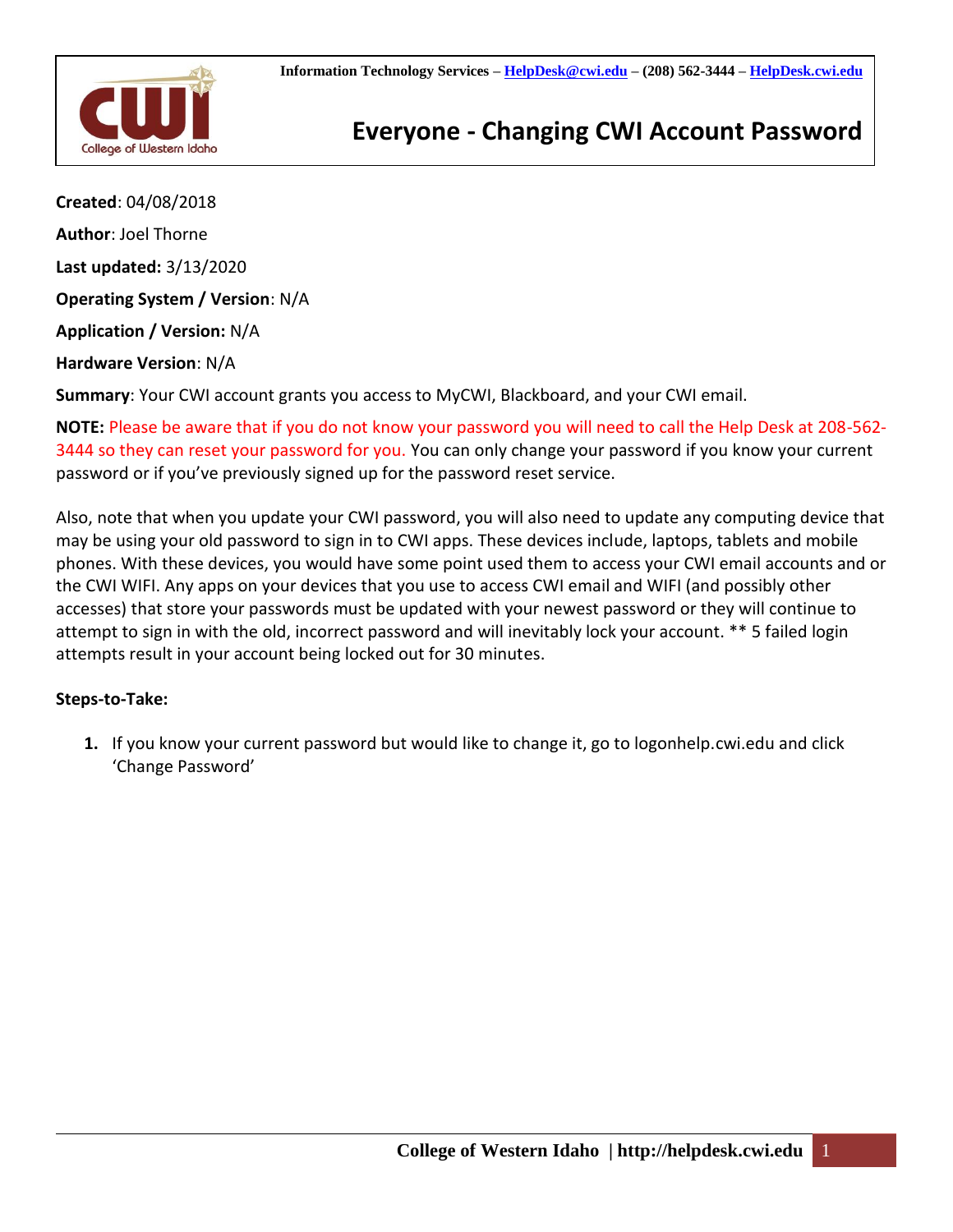

**2.** Enter your username, your current password in the 'old password' box and the new password you'd like to change it to in the 'new password' and 'confirm password' box. If your current password if set to the default its capital first and last initial + 'logon' + last 4 digits of SSN. Click Next.